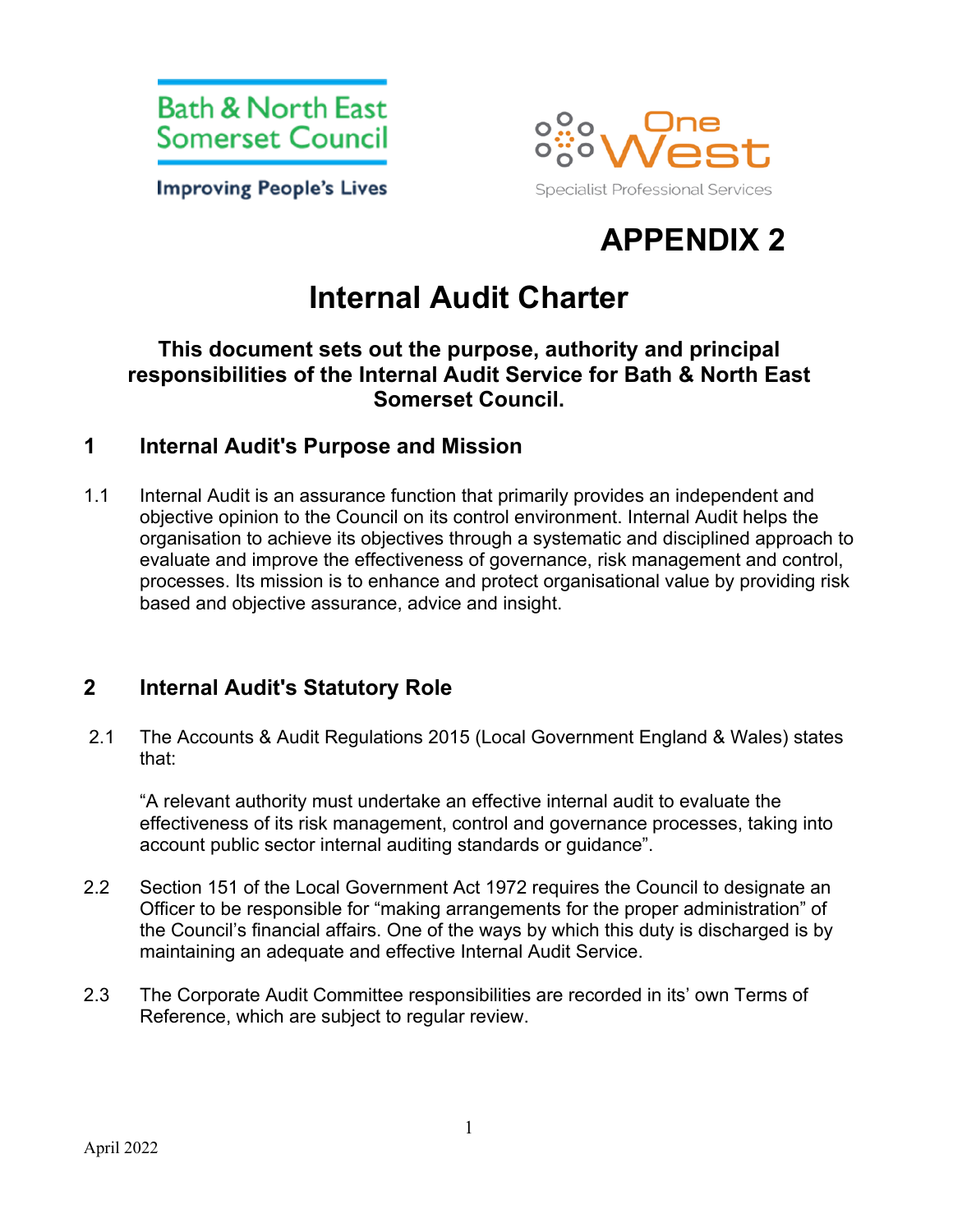## **3 Standards for Professional Practice of Internal Auditing**

3.1 Internal Audit will govern itself by adherence to the mandatory elements of The Institute of Internal Auditors' International Professional Practices Framework (IPPF), including the Core Principles for the Professional Practice of Internal Auditing, the Code of Ethics, the International Standards for the Professional Practice of Internal Auditing, and the Definition of Internal Auditing. The Public Sector Internal Audit Standards 2017 are based on the mandatory elements of the IPPF and the intention of these CIPFA / IIA standards are to promote professionalism, quality, consistency, and effectiveness across the public sector. The Head of Audit & Assurance will report periodically to the Council's Chief Finance Officer (S151 Officer) and the Corporate Audit Committee regarding Internal Audit conformance to the Code of Ethics and the Public Sector Internal Audit Standards.

## **4 Management's Responsibilities for Internal Control**

4.1 Responsibility for internal control rests fully with Management, who shall ensure that arrangements are appropriate and adequate. Management shall establish and maintain an adequate system of internal control to enable them to discharge their responsibilities and to ensure that the Council's resources are properly applied in the manner intended. This includes responsibility for the prevention and detection of fraud.

## **5 Internal Audit Responsibility & Objectives**

- 5.1 Internal Audit is responsible for carrying out an appraisal of all the Council's activities, financial or otherwise, in line with this Internal Audit Charter. Internal Audit will provide an annual opinion to the Council (Corporate Audit Committee) and will carry out Audits and other assurance work in order to deliver this opinion. In addition, Internal Audit will report to Management any material facts that may affect the delivery of the opinion.
- 5.2 As stated in Section 3 Internal Audit will be governed and will comply with the Professional Practices Framework, (including the Public Sector Internal Audit Standards), and will complete internal assessment of compliance with the Standards and an evaluation of whether internal auditors apply the Code of Ethics. The findings of internal assessments and any required actions will be reported to the Council's Corporate Audit Committee. Compliance will also be verified through an external review assessment every five years.
- 5.3 One of the key service objectives of Internal Audit will be to produce a risk based Annual Audit Assurance Plan for approval by the Council's Corporate Audit Committee. The Audit Plan will remain flexible to take account of the Council's changing environment and risk profile.
- 5.4 Completion of all or a significant proportion of the approved Audit Plan will be a key performance measure of the Internal Audit Service.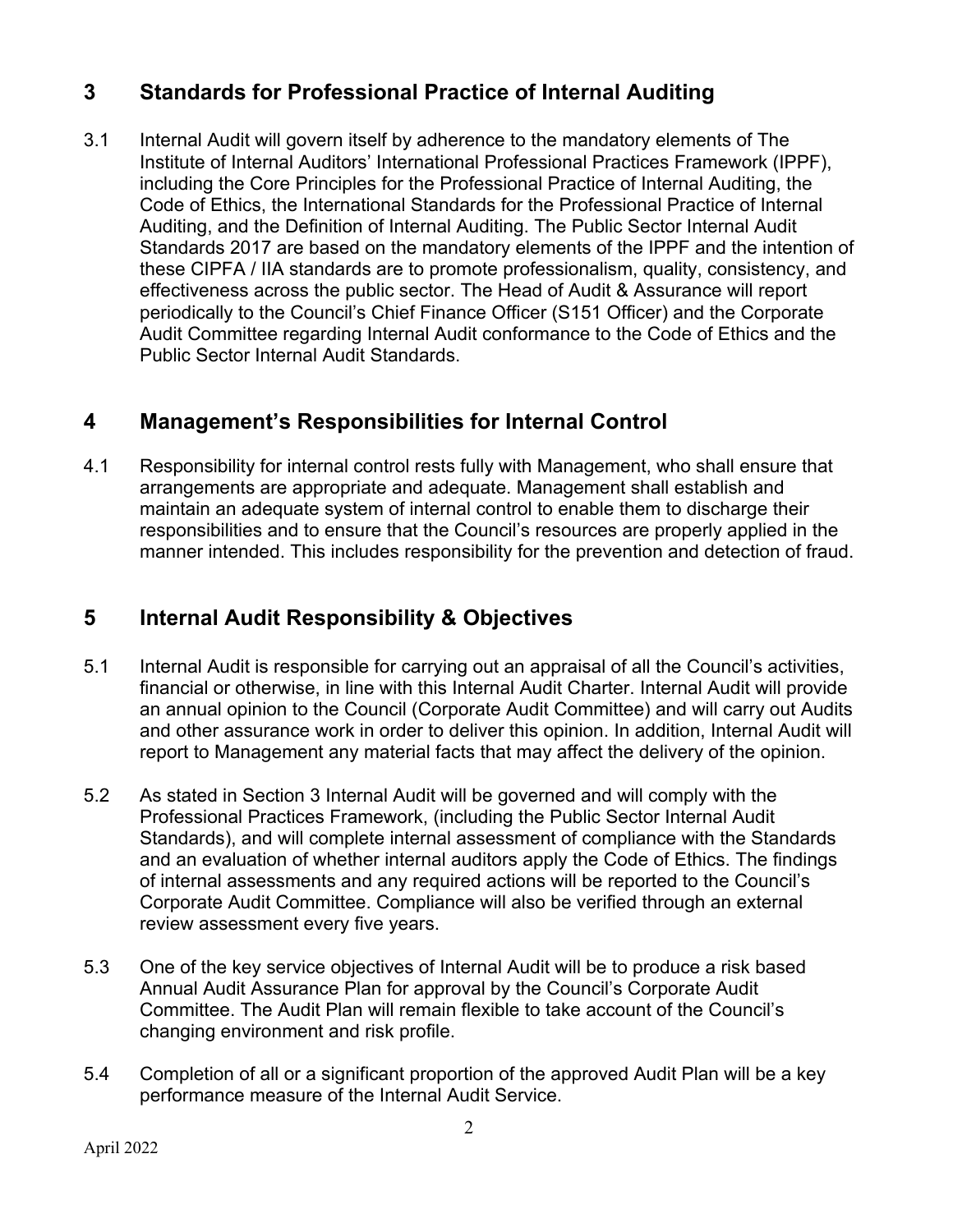5.5 Internal Audit will directly employ staff and contract as necessary to provide a service to the Council.

## **6 The Scope of Internal Audit**

- 6.1 Internal Audit's work is not limited to the Council's financial systems and records, it extends to all activities of the Council. This enables Internal Audit to give an independent and objective opinion on the adequacy and effectiveness of governance, risk management and the control environment as a source of assurance to management. Work includes reviewing and evaluating compliance with policies, laws and regulations; assessing the reliability and integrity of information; and safeguarding Council assets. In addition to this core internal audit work, it will undertake, where appropriate, other non-assurance work at the request of management. This may include consultancy and fraud / irregularity related work.
- 6.2 Where appropriate, there may be instances whereby Internal Audit works in partnership to meet objectives and deliver services. In these instances, Internal Audit will decide whether to conduct the work required itself or can place reliance on the work carried out by other Auditors or sources of assurance. If Internal Audit were to carry out the work, then access rights need to be established to all systems and documents. Management should ensure these are established as part of the partnership arrangements.

## **7 Internal Audit reporting lines**

- 7.1 The Head of Audit & Assurance fulfills the role of the Council's Chief Internal Auditor / Chief Audit Executive as referenced in the PSIAS and reports to the Chief Finance Officer. The Chief Audit Executive has freedom of reporting access without fear or favour to all relevant Members and Officers (including the Leader of the Council, the Chair of the Corporate Audit Committee and the Council's Statutory Officers - Chief Executive {Head of Paid Service}; Chief Finance Officer {Section 151} and the Head of Legal & Democratic Services {Monitoring Officer}).
- 7.2 The Council has a Corporate Audit Committee whose Terms of Reference include responsibility for monitoring the performance of the Internal Audit Service and approving its Annual Audit Plan. The Chief Audit Executive reports regularly to the Corporate Audit Committee and is required on an annual basis to provide a formal opinion of the adequacy of the Internal Control Framework and systems to manage risk.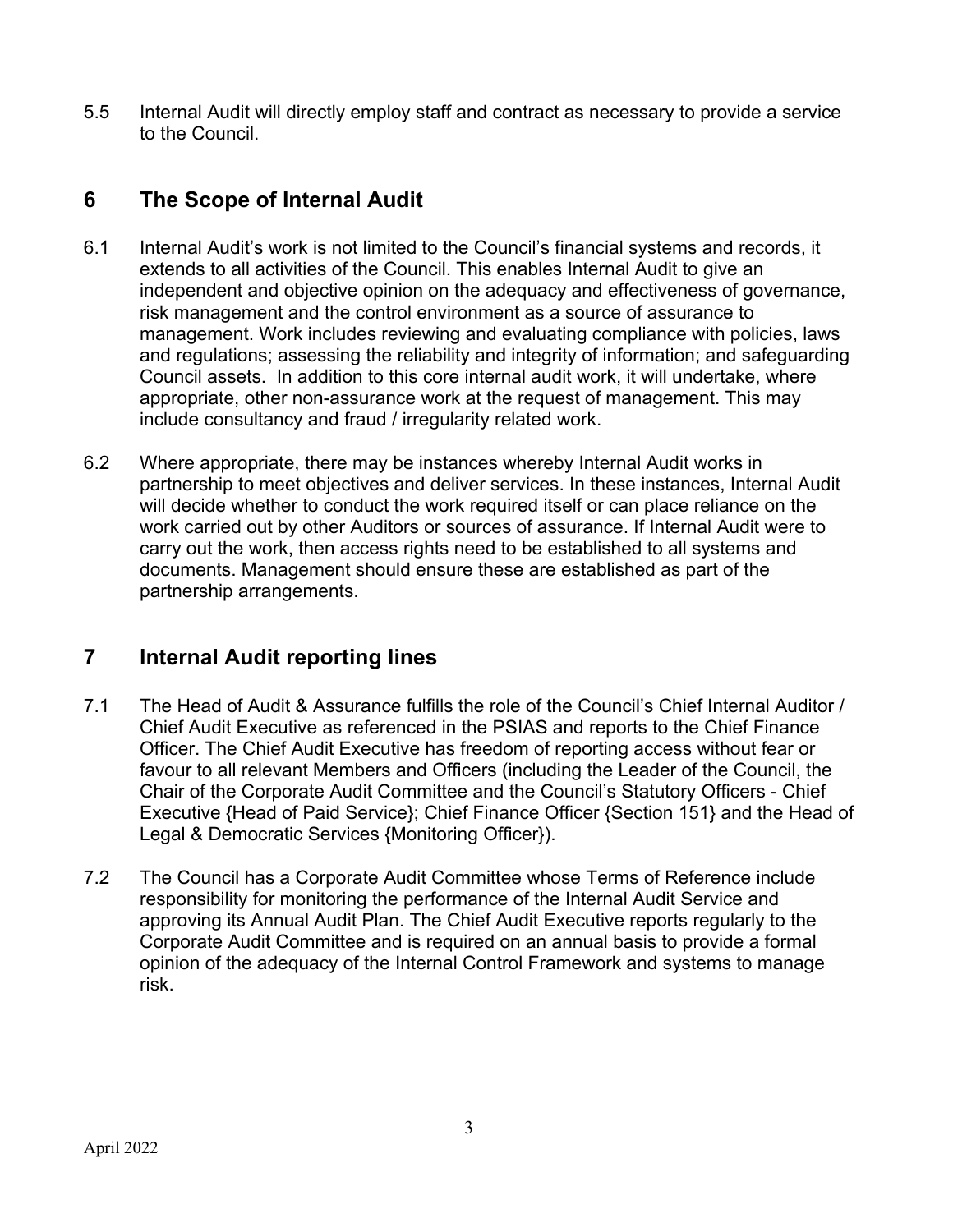## **8 Internal Audit Independence**

- 8.1 A critical element of the performance of Internal Audit is independence from the activities it audits. This enables Internal Audit to form impartial and effective judgment for the opinions and recommendations made. To help ensure independence Internal Audit is allowed unrestricted access to Senior Management & Members, as stated in Section 7.1.
- 8.2 Internal Auditors will be impartial, have an unbiased attitude and avoid any conflict of interest. Auditors will not undertake audit reviews in services where they have previously worked (directly working for the function or carrying out 'consultancy services') in the last two years. In terms of 'consultancy services' this is work which is going beyond providing an opinion on the control environment, i.e., they are designing or developing systems to fulfil an objective.
- 8.3 Internal auditors will disclose any impairments of independence or objectivity, in fact or appearance, to appropriate parties.
- 8.4 Before Internal Audit agrees to carry out consultancy services consideration will be given to any potential conflicts of interest. If it is concluded that the proposed work would compromise delivery of the service's prime function, then the work would be declined.
- 8.5 Where the Chief Audit Executive has or is expected to have roles and/or responsibilities that fall outside of internal auditing, safeguards will be established to limit impairments to independence or objectivity.
- 8.6 The Chief Audit Executive will confirm to the Corporate Audit Committee at least annually of the independence of the internal audit activity.

## **9 Internal Audit Fraud related work**

- 9.1 Internal Audit does not have responsibility for the prevention and detection of fraud. However, Internal Audit staff shall be alert in all their work, to risks and exposures that could allow fraud or corruption. Internal Audit work alone cannot guarantee that fraud and irregularities will be picked up even when work is performed in compliance with the Public Sector Internal Audit Standards.
- 9.2 The main source for Internal Audit to be alerted to possible fraud and irregularities will be through the awareness of Council Officer and Members of the Council's Anti-Fraud & Corruption Strategy and associated policies (Anti-Money Laundering Policy; Anti-Bribery & Corruption Policy and Whistleblowing Policy). Internal Audit maintain the Council's Strategy and Policies and report on this to the Corporate Audit Committee. The Strategy adheres to the themes and principles of the CIPFA Local Government Counter Fraud & Corruption Strategy and links to the Council's Corporate Strategy 2020/24 stated – Purpose and Principles.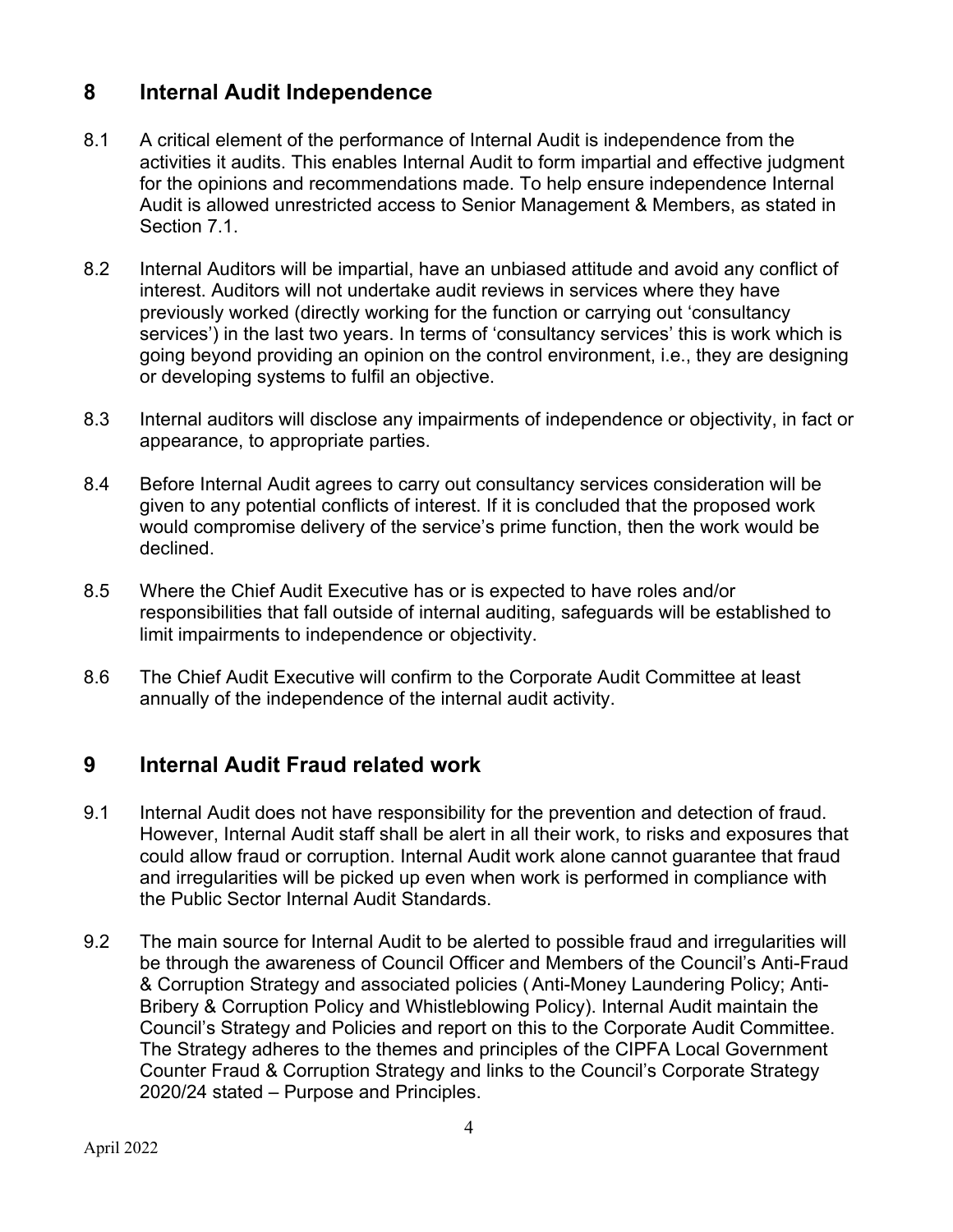- 9.3 Internal Audit assist in the detection of fraud by assisting the Council's Chief Financial Officer in taking the key co-ordination role related to the Cabinet Office National Fraud Initiative. Internal Audit assists Council Services in the preparation and submission of data to the Cabinet Officer and then the review and investigation of data matches.
- 9.4 Internal Audit may also be requested by Management to assist with the investigation of potential cases of fraud and financial irregularities. The objective of the Internal Audit Service is to ensure that: 1) the matter is fully investigated and if deemed necessary referred for Police or disciplinary action; and 2) the system of internal control is enhanced to avoid a repeat of the issue. All reported irregularities would be investigated in line with adopted Strategies, Policies and protocols.

## **10 Internal Audit's Right of Access**

10.1 The Accounts & Audit Regulations 2015 provides that any Officer of the Council must make available such documents of the Council which relates to its' accounts and other records as appear to be necessary for the purpose of the Audit.

In addition, the Council's Financial Regulations state that The Chief Audit Executive or their authorised representative, shall have authority to:

- Enter at any reasonable times, any operational or administrative Council premises or land and have access to all Council property;
- Have access to (and where necessary to copy or retain) all records whether manually or electronically held, documentation, correspondence and computer systems relating to any transaction of the Council, or non-official funds operated by Council staff;
- Require and receive such explanations as are necessary concerning any matter under examination;
- Require any employee of the Council to produce or account for cash, stores or any other property under their custody or control,
- Examine any work or services carried out for the council by an employee or contractor, and any goods purchased on behalf of the Council,
- Review appraise and report on the soundness, adequacy and application of internal controls. This includes those controls to protect Council resources, property and assets from loss / waste.